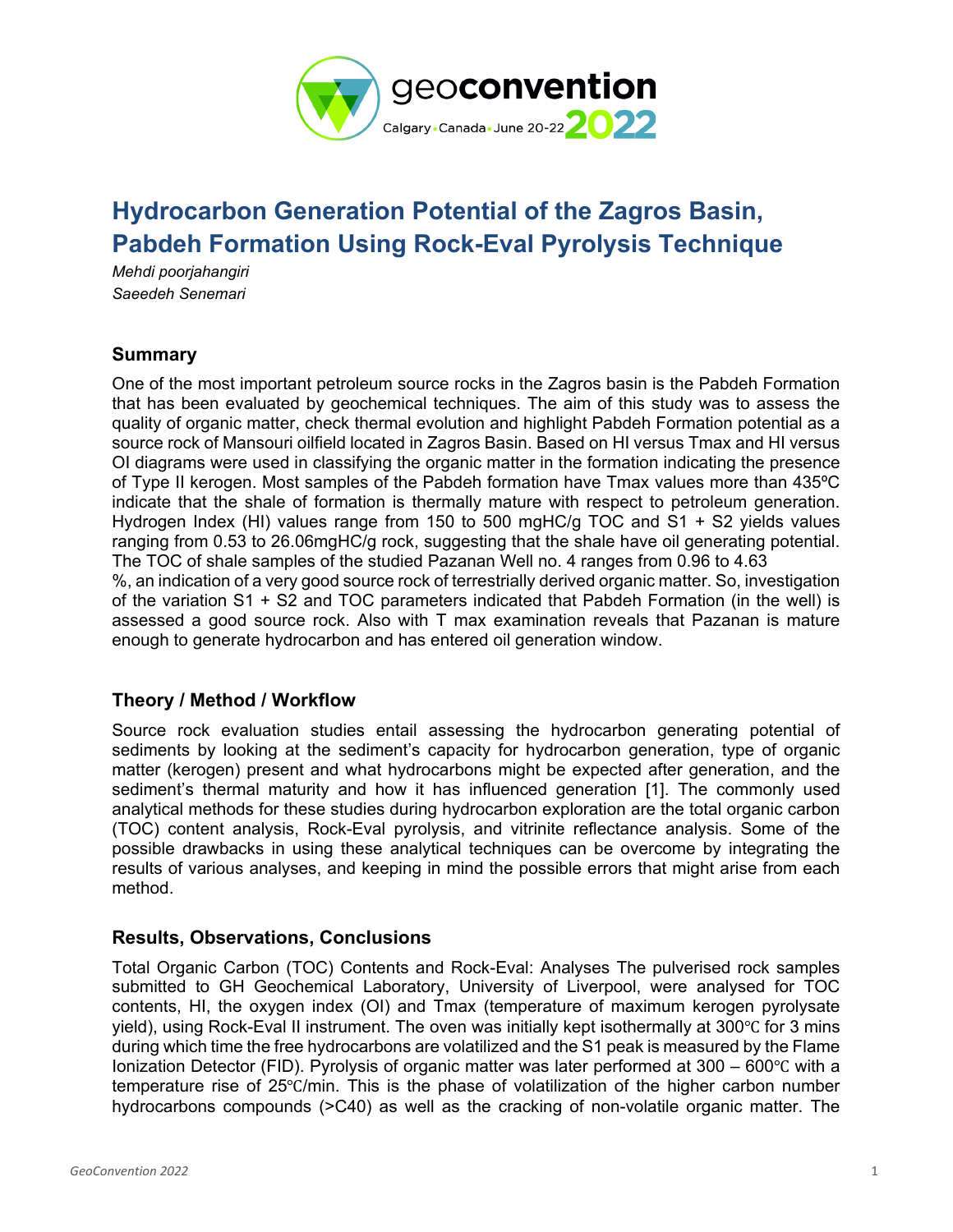

hydrocarbons released from this thermal cracking are measured as the S2 peak (by FID). The temperature at which S2 reaches its maximum depends on the nature and thermal maturity of the kerogen and this is measured as Tmax. The CO2 produced from kerogen cracking is trapped in the 300 - 390℃ range. The trap is heated, and CO2 is released and detected on a Thermal Conductivity Detector (TCD) during the cooling of the Pyrolysis oven (S3 peak). The HI was determined as the yield of reduced products of pyrolysis (S2) relative to the TOC (mg HC/g TOC) and OI is the yield of the oxygen and bound organic carbon (S3).

Organic Matter (Kerogen) Type: The organic matter type is an important parameter in evaluating source rock potential and has important influence on the nature of the hydrocarbon products [11], [12] and [13]. Peters [14] proposed that, for mature source rock, HI for gas-prone organic matter is less than 150, gas-oilprone organic matter is ranged between 150 and 300, whereas the oilprone organic matter is more than 300 HI. Thus, it is very important to determine the kerogen types of the source rocks as they have a first-order control on the hydrocarbon products after maturation. The results from this study showed that the HI values are greater than 300 (Table 2) for the majority of the samples. Thus, they are oil-prone. However, there are few exceptions. The Gault Clay sample has HI value of 66 mg/ g, meaning that it is an ideal potential gas generator. The Nothe Clay and one of the Oxford Clay samples have the HI values 185 mg/ g and 229 mg/ g respectively indicating that they are gas-oil-prone.



Figure 1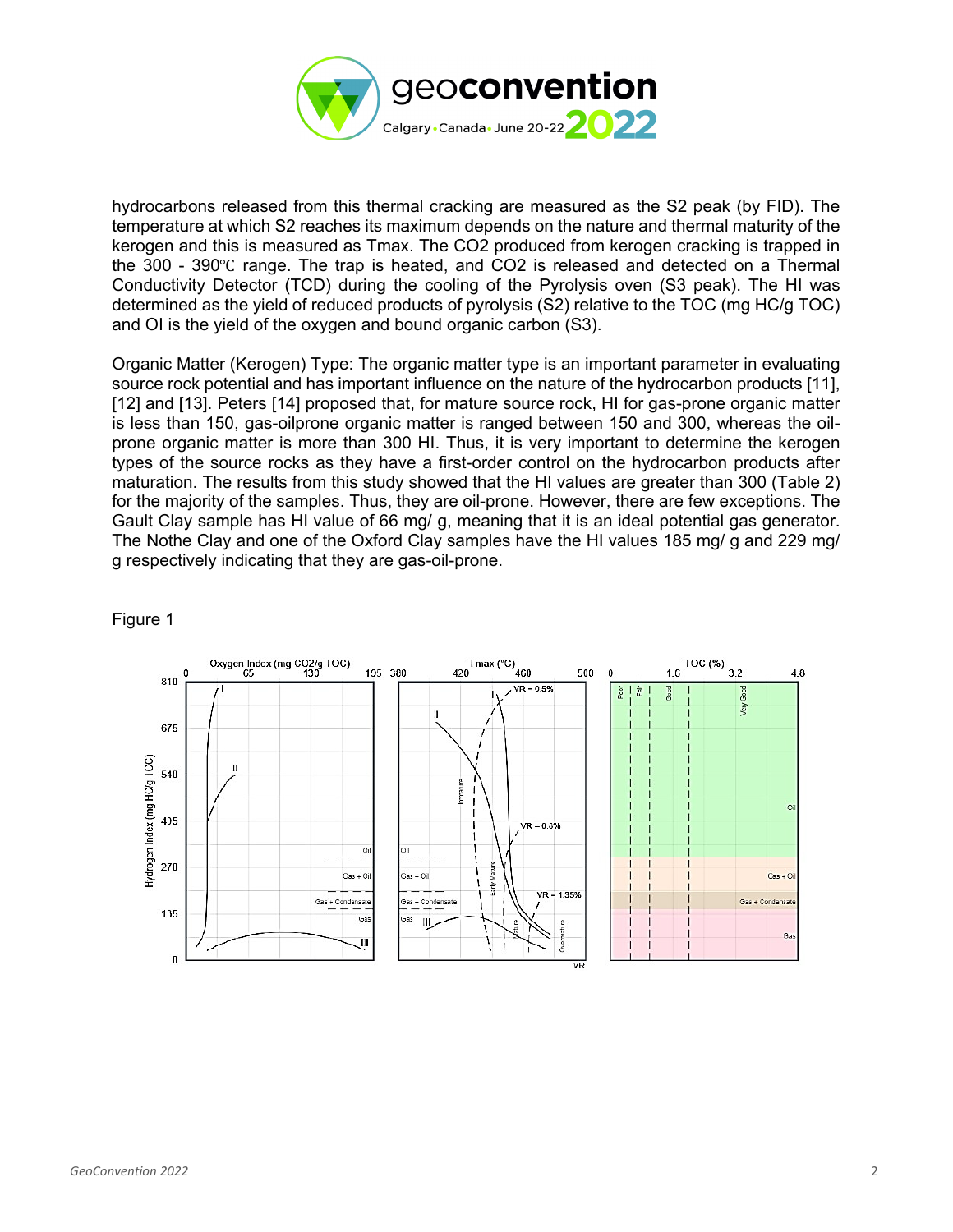![](_page_2_Picture_0.jpeg)

![](_page_2_Figure_1.jpeg)

Source Rock Richness and Generation Potential: The organic matter richness of source rocks is determined usually using the total organic carbon content, which is the total amount of organic material (kerogen) present in the rock, expressed as a percentage by weight (TOC wt.%). By and large, the higher the TOC, the better the chance and potential for hydrocarbon generation. According to Peters, the TOC values between 0.5 and 1.0% indicate a fair source-rock generative potential, TOC values varying from 1.0 to 2.0% reflect a good generative potential, TOC values between 2.0 and 4.0% refer to a very good generative potential, and rocks with TOC greater than 4.0% are considered to have excellent generative potential. In line with this criterion, the TOC results of rock samples in this study show that Dehluran sample (Table 1) has a fair generative potential, the pazanan sample has moderate generative potential while the other samples have good to excellent generative potential. This is demonstrated in the plot of the Rock–Eval HI versus TOC (Figure 1). TOC results of Naft E sefid,Mansouri,Gachsaran shows Low to Fair generative potential, On the other hand Lab E Sefid has the lowest Organic Content and maturity.According to Hydrogen Index (Table 1) aside Dehluran with oil and gas generative potential others have only oil generation potential.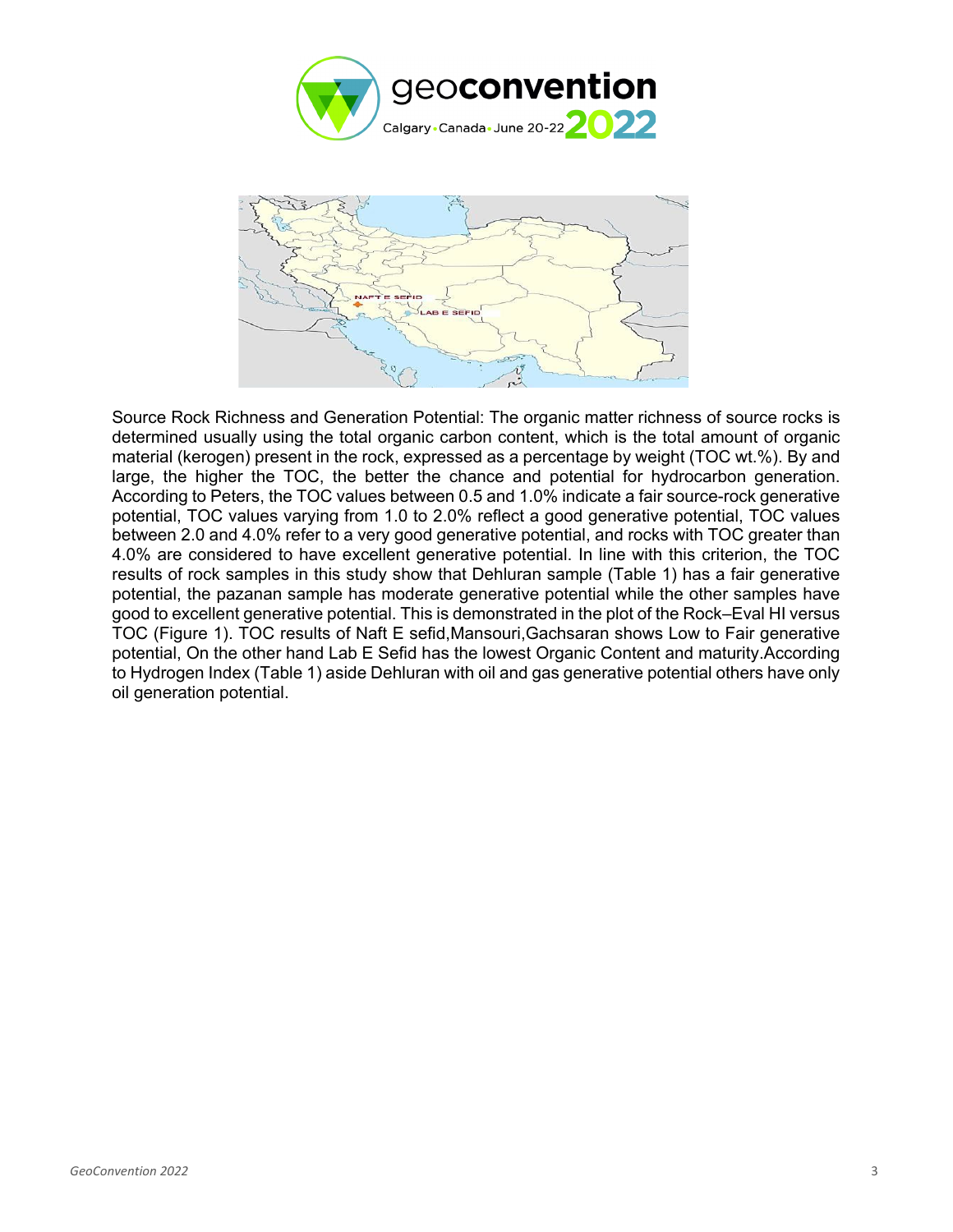![](_page_3_Picture_0.jpeg)

#### *Table 1*

| Well Name      | Code<br><b>Samp</b> | Depth(m) | TOC% | <b>Tmax</b> | 51    | <b>S2</b> | H I | PI   | $51+52$ | Oil<br>Generation<br>Potential |
|----------------|---------------------|----------|------|-------------|-------|-----------|-----|------|---------|--------------------------------|
|                |                     |          |      |             |       |           |     |      |         |                                |
| Pazanan        | PDD 1               | 2438     | 0.96 | 428         | 1.31  | 3.63      | 378 | 0.26 | 4.94    | <b>WEAK</b>                    |
|                | PDD <sub>2</sub>    | 2505     | 4.63 | 428         | 3.63  | 22.43     | 484 | 0.14 | 26.06   | GOOD                           |
|                | PDD 3               | 2563     | 1.42 | 429         | 1.81  | 6.85      | 482 | 0.21 | 8.66    | GOOD                           |
|                | PDD 4               | 2609     | 0.28 | 429         | 0.4   | 0.84      | 300 | 0.32 | 1.24    | <b>WEAK</b>                    |
| Gachsaran      | PDD 10              | 1992     | 0.26 | 430         | 0.36  | 0.87      | 335 | 0.29 | 1.23    | <b>WEAK</b>                    |
|                | PDD 11              | 2047     | 0.99 | 432         | 0.87  | 3.92      | 396 | 0.18 | 4.79    | <b>WEAK</b>                    |
|                | PDD 12              | 2106     | 2.26 | 437         | 1.61  | 8.73      | 386 | 0.15 | 10.34   | GOOD                           |
| Naft-sefid #34 | <b>PDD 15</b>       | 2106     | 0.37 | 422         | 0.37  | 0.69      | 186 | 0.35 | 1.06    | <b>WEAK</b>                    |
|                | PDD 16              | 2135     | 0.23 | 425         | 0.22  | 0.36      | 157 | 0.23 | 0.58    | <b>WEAK</b>                    |
|                | <b>PDD 17</b>       | 2260     | 2.29 | 424         | 1.37  | 10.16     | 444 | 0.12 | 11.53   | GOOD                           |
|                | PDD 18              | 2350     | 0.44 | 426         | 0.24  | 0.29      | 66  | 0.45 | 0.53    | <b>WEAK</b>                    |
|                |                     |          |      |             |       |           |     |      |         |                                |
| Dehluran       | <b>PDD 28</b>       | 3022     | 1.58 | 431         | 11.11 | 2.98      | 189 | 0.79 | 14.09   | <b>GOOD</b>                    |
|                | <b>PDD 29</b>       | 3160     | 2.62 | 434         | 15.54 | 5.77      | 220 | 0.73 | 21.31   | <b>GOOD</b>                    |
|                | PDD 30              | 3408     | 6.47 | 422         | 24.06 | 23.78     | 368 | 0.5  | 47.84   | <b>GOOD</b>                    |
|                |                     |          |      |             |       |           |     |      |         |                                |
| Lab-sefid #1   | <b>PDD 35</b>       | 3020     | 0.54 | 430         | 0.49  | 0.46      | 85  | 0.52 | 0.95    | <b>WEAK</b>                    |
|                | <b>PDD 36</b>       | 3084     | 0.48 | 438         | 0.47  | 0.38      | 79  | 0.55 | 0.85    | <b>WEAK</b>                    |
|                | PDD 37              | 3206     | 0.48 | 434         | 0.41  | 0.28      | 58  | 0.59 | 0.69    | <b>WEAK</b>                    |
|                | PDD 38              | 3261     | 0.4  | 435         | 0.39  | 0.24      | 60  | 0.62 | 0.63    | <b>WEAK</b>                    |
|                | <b>PDD 39</b>       | 3340     | 0.38 | 400         | 0.52  | 0.17      | 45  | 0.75 | 0.69    | <b>WEAK</b>                    |
| Mansuri #1     | <b>PDD 40</b>       | 2715     | 4.76 | 418         | 2.7   | 20.9      | 422 | 0.12 | 23.6    | GOOD                           |
|                | PDD 41              | 2804     | 0.58 | 431         | 0.86  | 1.57      | 271 | 0.35 | 2.43    | <b>WEAK</b>                    |
|                | <b>PDD 42</b>       | 2889     | 0.31 | 424         | 0.48  | 0.38      | 123 | 0.56 | 0.86    | <b>WEAK</b>                    |

#### **Novel/Additive Information**

Results of TOC and Rock-Eval analyses of potential hydrocarbon source rocks in the Mansouri Oilfield of the Zagros Basin show that:

(i) Dehluran, Pazanan, Mansouri, and Naft e Sefid contain predominantly Type II kerogen and are both oil- and gas-prone, and the organic matter content intermediate from good to very good and so does the generative potential from moderate to excellent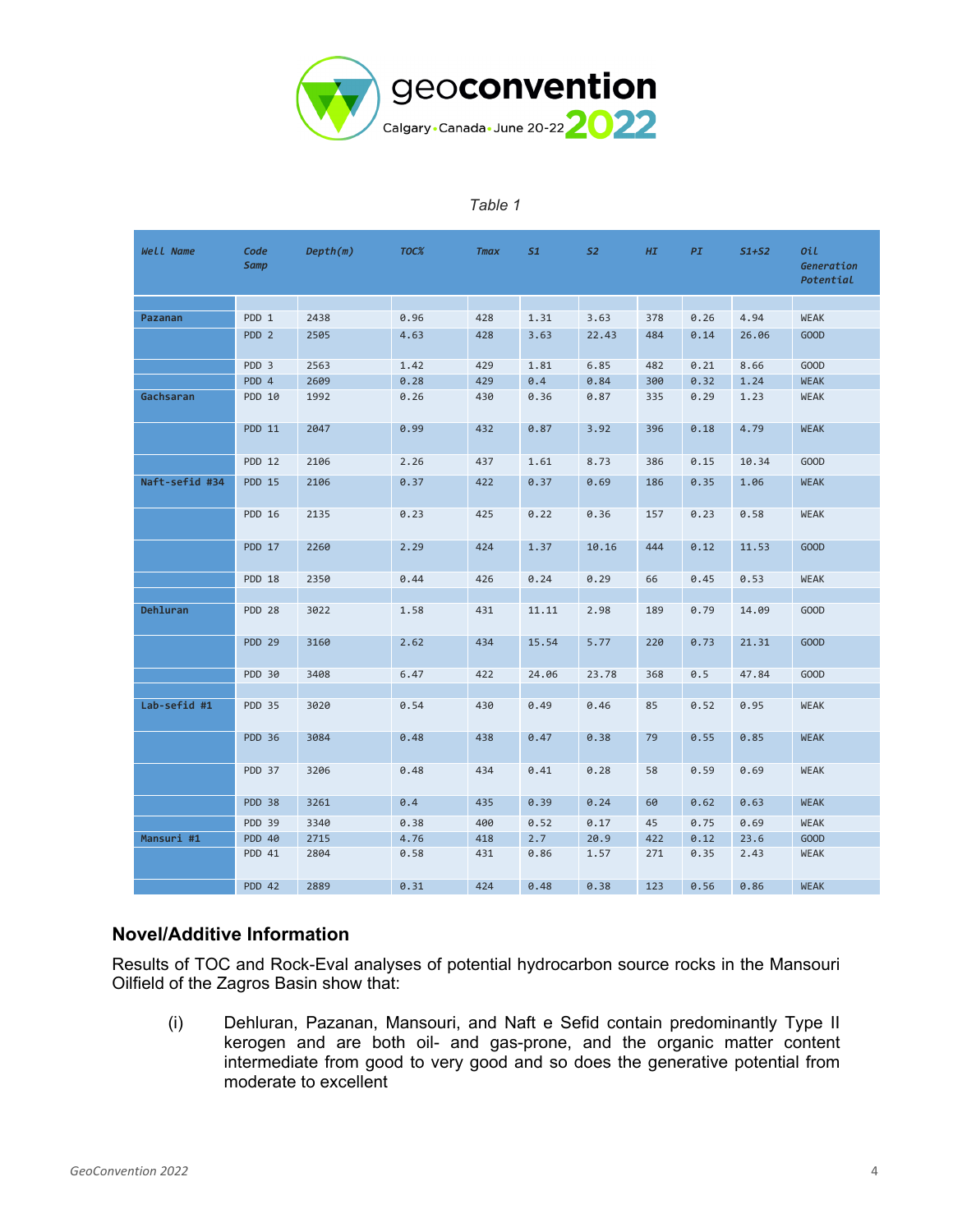![](_page_4_Picture_0.jpeg)

(ii) Lab E Sefid contains mainly Type III kerogen and is gas prone, but the organic carbon content is generally only poor to fair so generative potential is lean; and.

The studied outcrop samples have right kerogen types and the potential to generate hydrocarbons at a suitable temperature in depth. The variation in the kerogen types may be attributed to the relative stratigraphic positions of the outcrops within the basin. The results of this study also unlocked the petroleum generation potential of the least studied organic-rich rocks in the basin the Pazanan, Gachsaran, Naft E Sefid, Dehluran revealed that they have potential for hydrocarbon generation except for the Lab E Sefid with poor to fair or lean generative potential. Hence, it is recommended that these wells should be considered for hydrocarbon exploration in the study area.

#### **References**

[1] Hunt, J.M., 1995, "Petroleum geochemistry and ge-ology", 2ed. New York, W.H. Freeman and Company , P.743.

[2] Behar, F., Beaumont, V., Pentea do, B., 2001, "Rock-Eval 6 Tecnology:Performances and

Developments",Oil& Gas Science and Tecnology-Rev. IFB, v.56, P.111-134.

[3] Espitalie, J., Marquis, F., and Barsony, I. 1984, "Ge-ochemical logging. In: Analytical pyrolysis-<br>Techniques andapplications", K.J.Voorhees ed., Boston, Butter-worth, P. 276-304.

Les andapplications", K.J.Voorhees ed., Boston, Butter-worth, P .276-304.

[4] Espitalie, J., Laporte, J.L., Madec, M., Marquis, F., Leplat, P. and Paulet, J. 1977,"Méthoderapide de characterisation des rochesmères, de leurpotentiel petro-lier ET de leurdegréd'évolution", Rev. Inst. Fr. Petr., 32, P.23-

45.<br>[5] [5] Barker, C. 1974,"Pyrolysis techniques for source rock evaluation", Amer. Assoc. Pet. Geol. Bull., 58, P.2349- 2361.

[6] Clementz, D.M., Demaison, G.J. and Daly, A.R., 1979, "Well site geochemistry by programmed pyrolysis",Proceedingsof the 11th Annual Offshore Techno-logy Conference, Houston, OTC 3410, v.1, P.465-470.

[7] Horsfield, B. 1985," Pyrolysis studies in petroleum ex-ploration", In: Advances in Petroleum Geochemistry (eds J. Brooks and D. Welte), Vol. 1, Academic Press, New York, P.247-298.<br>[8] Claypool, G.E. and Reed, P.R. 1976, Thermal anal-ysis techniqu

Claypool, G.E. and Reed, P.R. 1976,"Thermal anal-ysis technique for source rock evaluation: Quantitative estimate of organic richness and effects of lithologicva- riation", Amer. Assoc. Pet. Geol. Bull., 60, P.608-626.

[9] Peters, K.E. and Simoneit, B.R.T., 1982,"Rock-Eval pyrolysis of Quaternay sediments Leg 64, sites 479 and 480, Gulf of California", Initial Report of the Deep

Sea Drilling Project, 64, P.925-931.

[10] Peters, K. E, 1986,"Guidelines for evaluating petro-leum source rock using programmed pyrolysis", AAPG Bulletin, Vol 70, P.318-329.

[11] Larter, S.R. and Douglas, A.G. 1982,"Pyrolysis met-hods in organic geochemistry: An overview", J. Anal. Appl. Pyrol., 4, P.1-19.

Lafargue, E., Espitalié, J., Marquis, F., and Pillot, D., 1998," Rock-Eval 6 applications in hydrocarbon exploration", production and in soil contamination stud- ies, Revue de l'InstitutFrançais du Pétrole, V. 53, No 4, P.421- 437.<br>[13]

Nyilas, T., Imre, M., 2009," Rock-Eval pyrolysis as tool for characterization of organic matter in soil samp-les, Annals of the Faculty of Engineering Hunedoara -J. OF Engi", Tome VII, Fascicule 4 (ISSN 1584–2665), P.25-28.<br>[14] Ashkan, s.a.m., 2004," Geochemical studies of hydrocarbon source rocks and oil with a special attitude to

Ashkan, s.a.m., 2004," Geochemical studies of hydrocarbon source rocks and oil with a special attitude to the Zagros Basin, Department of Geochemistry studies, exploration management", National Iranian Oil Company, P. 355.<br>[15] Rezaee, m., 2001, "Petroleum Geology", Press Alavi, P. 461.

[15] Rezaee, m., 2001, "Petroleum Geology", Press Alavi, P. 461.<br>[16] Taherkhani, R., 2006, "Evaluate geochemical and basin mode Taherkhani, R., 2006, "Evaluate geochemical and basin modeling in the area of the Strait of Hormuz", Master

thesis, Tehran University.<br>[17] Jahani, M., 2012 Jahani, M., 2012, "Compare the results of geochemical studies of source rocks Kazhdumi and Pabdeh Dezful embayment areas and Bandar Abbas"

Master thesis, Islamic Azad University, Damavand.